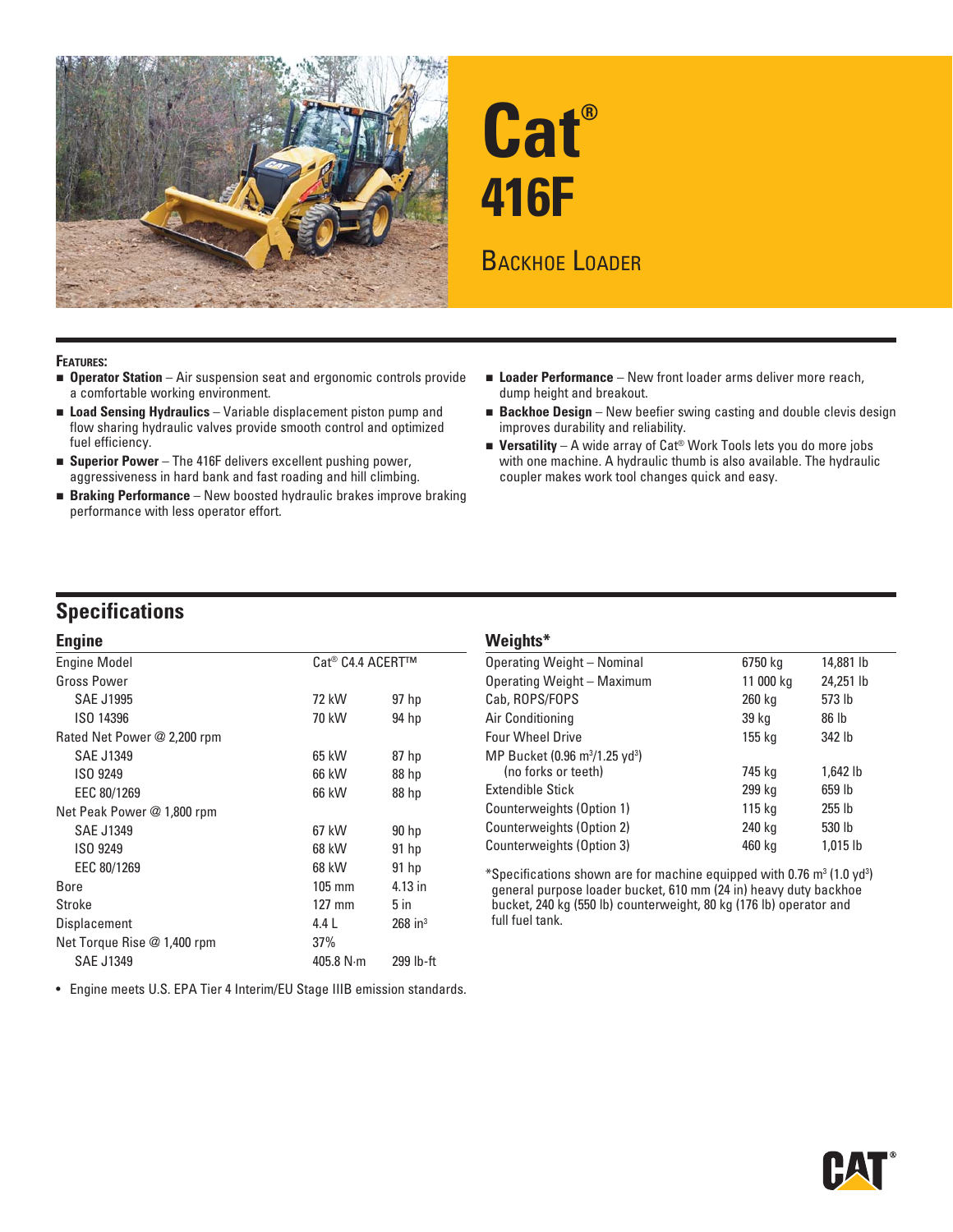# **416F Backhoe Loader**

## **Transmission**

| Power Shuttle Transmission - Standard |  |  |  |
|---------------------------------------|--|--|--|
|---------------------------------------|--|--|--|

| r ower Shutue Transmission – Stanuaru |                             |            |  |  |
|---------------------------------------|-----------------------------|------------|--|--|
| Forward - 1st                         | 6 km/h                      | $3.7$ mph  |  |  |
| 2nd                                   | $9.6$ km/h                  | 5.9 mph    |  |  |
| 3rd                                   | $20 \text{ km/h}$           | 12 mph     |  |  |
| 4th                                   | 40 km/h                     | 25 mph     |  |  |
| $Reverse - 1st$                       | 6 km/h                      | $3.7$ mph  |  |  |
| 2nd                                   | $9.6$ km/h                  | $5.9$ mph  |  |  |
| 3rd                                   | $20 \text{ km/h}$           | 12 mph     |  |  |
| 4th                                   | 40 km/h                     | 25 mph     |  |  |
| <b>Axle Ratings</b>                   |                             |            |  |  |
| Front Axle, 2WD                       |                             |            |  |  |
| <b>Static</b>                         | 22 964 kg                   | 50,582 lb  |  |  |
| Dynamic                               | 9186 kg                     | 20,233 lb  |  |  |
| Front Axle, 4WD                       |                             |            |  |  |
| <b>Static</b>                         | 22 964 kg                   | 50,582 lb  |  |  |
| Dynamic                               | 9186 kg                     | 20,233 lb  |  |  |
| Rear Axle                             |                             |            |  |  |
| <b>Static</b>                         | 22 964 kg                   | 50,582 lb  |  |  |
| Dynamic                               | 9186 kg                     | 20,233 lb  |  |  |
| <b>Hydraulic System</b>               |                             |            |  |  |
| Type                                  | <b>Closed Center</b>        |            |  |  |
| Pump Type                             | Variable Flow, Axial Piston |            |  |  |
| Pump Capacity @ 2,200 rpm             | 132 L/min                   | 35 gal/min |  |  |
| System Pressure - Backhoe             | 23 000 kPa                  | 3,300 psi  |  |  |
| System Pressure - Loader              | 23 000 kPa<br>3,300 psi     |            |  |  |

#### **Steering**

| ,,,,,,,,,                                         |                   |                    |  |  |  |
|---------------------------------------------------|-------------------|--------------------|--|--|--|
| Type                                              |                   | <b>Front Wheel</b> |  |  |  |
| <b>Power Steering</b>                             |                   | Hydrostatic        |  |  |  |
| Bore                                              | $65 \text{ mm}$   | $2.6$ in           |  |  |  |
| Stroke                                            | $120 \text{ mm}$  | 4.7 in             |  |  |  |
| <b>Rod Diameter</b>                               | $36 \text{ mm}$   | $1.4$ in           |  |  |  |
| Axle Oscillation                                  | $11^{\circ}$      |                    |  |  |  |
| Turning Circle - 2WD/4WD (inner wheel not braked) |                   |                    |  |  |  |
| <b>Outside, Front Wheels</b>                      | 8.18 <sub>m</sub> | 26'10"             |  |  |  |
| Outside, Widest Loading Bucket                    | $10.97 \; m$      | 36'0''             |  |  |  |

#### **Service Refill Capacities**

| Cooling System with Air Conditioning | 22 <sub>L</sub>   | $5.8$ gal  |
|--------------------------------------|-------------------|------------|
| <b>Fuel Tank</b>                     | 170L              | 45 gal     |
| Engine Oil with Filter               | 7.6L              | $2.0$ gal  |
| Transmission - Power Shuttle         |                   |            |
| 2WD                                  | 18.5L             | $4.9$ gal  |
| 4WD                                  | 18.5L             | $4.9$ gal  |
| Rear Axle                            | 16.5L             | $4.4$ gal  |
| <b>Planetaries</b>                   | 1.7L              | $0.4$ gal  |
| Front Axle (4WD)                     | 11.0 <sub>L</sub> | $2.9$ gal  |
| <b>Planetaries</b>                   | 0.7 <sub>L</sub>  | $0.2$ gal  |
| <b>Hydraulic System</b>              | 90.0 L            | $23.8$ gal |
| <b>Hydraulic Tank</b>                | 42.0 L            | 11.1 gal   |

• Requires ultra-low sulfur fuel  $\lt$  = 15 ppm fuel sulfur

#### **Tires**

Choices listed as combination of front/rear tires:

- 11L-16 (12 ply) F-3/19.5L-24 (12 ply) R4 ATU
- 12.5/80-18 (12 ply) 1-3/19.5L-24 (12 ply) ATU
- 12.5/80-18 NHS (12 ply) 1-3/21L-24 (16 ply) R4 ATU
- 340/80R 18/19.5L-24 (12 ply) R4 ATU

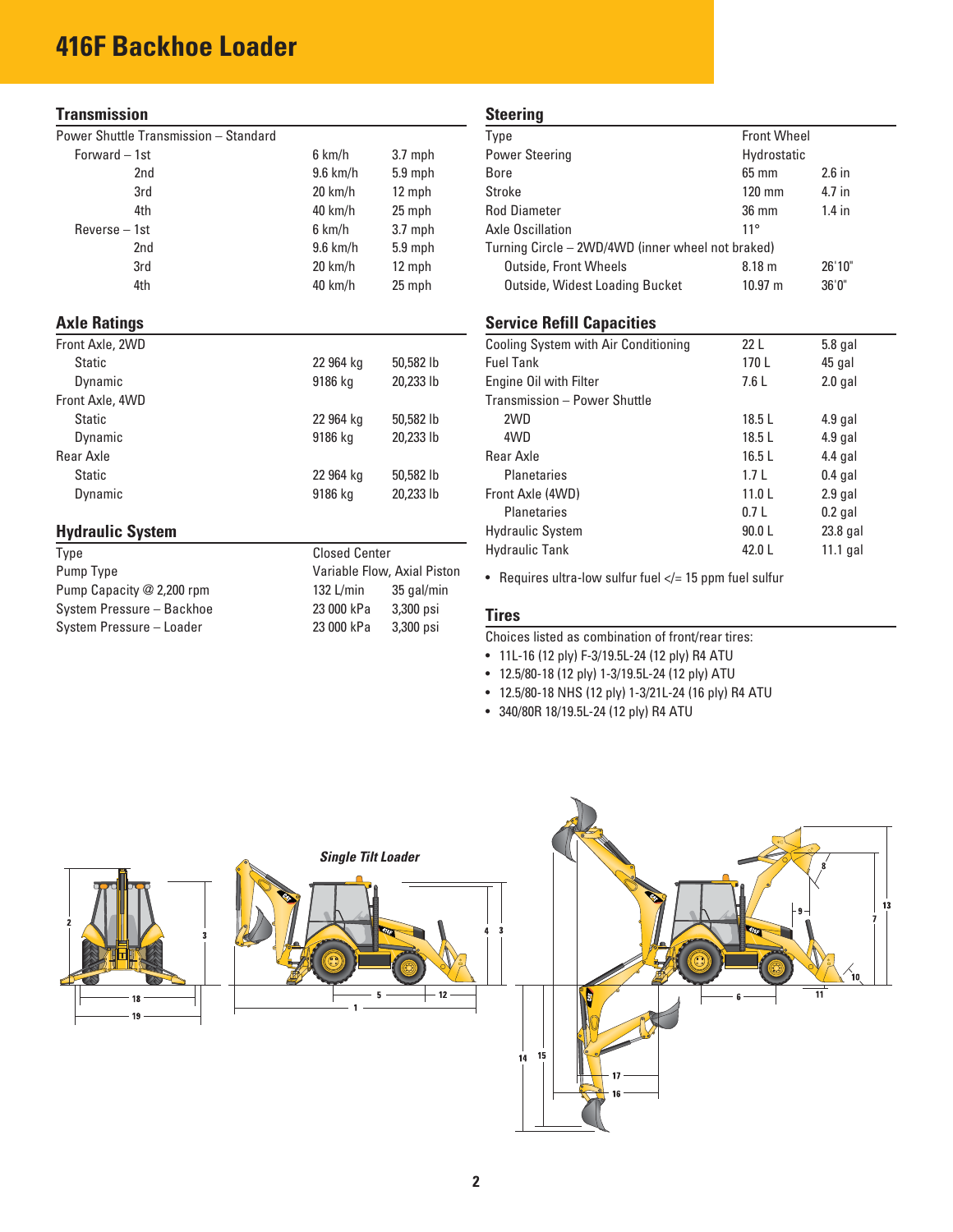## **Dimensions**

|                                                      | <b>Single Tilt Loader</b>                                                                     |        |           |                                           |           |                                            |           |                             |  |
|------------------------------------------------------|-----------------------------------------------------------------------------------------------|--------|-----------|-------------------------------------------|-----------|--------------------------------------------|-----------|-----------------------------|--|
|                                                      | $0.96$ m <sup>3</sup> (1.25 yd <sup>3</sup> )<br>$0.76$ m <sup>3</sup> (1.0 yd <sup>3</sup> ) |        |           | $1.0 \text{ m}^3$ (1.31 yd <sup>3</sup> ) |           | $1.00 \text{ m}^3$ (1.31 yd <sup>3</sup> ) |           |                             |  |
|                                                      | <b>GP Bucket</b>                                                                              |        |           | <b>GP Bucket</b>                          |           | <b>MP Bucket</b>                           |           | <b>MP Bucket with Forks</b> |  |
| 1 Overall Length (Loader on Ground) - Standard Stick | 7027 mm                                                                                       | 23'1'' | 7140 mm   | 23'5''                                    | 7057 mm   | 23'2"                                      | 7057 mm   | 23'2"                       |  |
| Overall Length (Loader on Ground) - Extendible Stick | 7100 mm                                                                                       | 23'4'' | 7213 mm   | 23'8"                                     | 7131 mm   | 23'5''                                     | 7131 mm   | 23'5''                      |  |
| Overall Transport Length - Standard Stick            | 7085 mm                                                                                       | 23'3'' | 7168 mm   | 23'6''                                    | 7132 mm   | 23'5''                                     | 7132 mm   | 23'5''                      |  |
| Overall Transport Length - Extendible Stick          | 7146 mm                                                                                       | 23'5'' | 7241 mm   | 23'9"                                     | 7205 mm   | 23'8"                                      | 7205 mm   | 23'8"                       |  |
| 2 Overall Transport Height - Standard Stick          | 3577 mm                                                                                       | 11'9"  | 3577 mm   | 11'9''                                    | 3577 mm   | 11'9''                                     | 3577 mm   | 11'9''                      |  |
| Overall Transport Height - Extendible Stick          | 3631 mm                                                                                       | 11'11" | 3631 mm   | 11'11"                                    | 3631 mm   | 11'11"                                     | 3631 mm   | 11'11"                      |  |
| <b>Overall Width</b>                                 | 2322 mm                                                                                       | 7'7''  | 2322 mm   | 7'7"                                      | 2322 mm   | 7'7''                                      | 2322 mm   | 7'7''                       |  |
| <b>3</b> Height to Top of Cab/Canopy                 | 2819 mm                                                                                       | 9'3''  | 2819 mm   | 9'3"                                      | 2819 mm   | 9'3"                                       | 2819 mm   | 9'3"                        |  |
| 4 Height to Top of Exhaust Stack                     | 2744 mm                                                                                       | 9'0''  | 2744 mm   | 9'0''                                     | 2744 mm   | 9'0''                                      | 2744 mm   | 9'0''                       |  |
| Height to Loader Hinge Pin (Transport)               | 381 mm                                                                                        | 1'3''  | 381 mm    | 1'3"                                      | 432 mm    | 1'5''                                      | 432 mm    | 1'5''                       |  |
| Ground Clearance (minimum)                           | 320 mm                                                                                        | 1'1"   | 320 mm    | 1'1''                                     | 320 mm    | 1'1''                                      | 320 mm    | 1'1''                       |  |
| <b>5</b> Rear Axle Centerline to Front Grill         | 2705 mm                                                                                       | 8'10"  | 2705 mm   | 8'10"                                     | 2705 mm   | 8'10"                                      | 2705 mm   | 8'10"                       |  |
| <b>Front Wheel Tread Gauge</b>                       | 1895 mm                                                                                       | 6'3''  | 1895 mm   | 6'3''                                     | 1895 mm   | 6'3''                                      | 1895 mm   | 6'3''                       |  |
| <b>Rear Wheel Tread Gauge</b>                        | $1714$ mm                                                                                     | 5'7''  | $1714$ mm | 5'7''                                     | $1714$ mm | 5'7''                                      | $1714$ mm | 5'7''                       |  |
| 6 Wheelbase 2WD/4WD                                  | 2200 mm                                                                                       | 7'3''  | 2200 mm   | 7'3"                                      | 2200 mm   | 7'3''                                      | 2200 mm   | 7'3''                       |  |

# **Loader Bucket Dimensions and Performance**

|                                                 | <b>Single Tilt Loader</b>                                                                                                                  |                       |                        |                     |                   |                                        |                    |                             |  |
|-------------------------------------------------|--------------------------------------------------------------------------------------------------------------------------------------------|-----------------------|------------------------|---------------------|-------------------|----------------------------------------|--------------------|-----------------------------|--|
|                                                 | $0.96$ m <sup>3</sup> (1.25 yd <sup>3</sup> )<br>$0.76$ m <sup>3</sup> (1.0 yd <sup>3</sup> )<br>$1.0 \text{ m}^3$ (1.31 yd <sup>3</sup> ) |                       |                        |                     |                   | $1.00 \text{ m}^3 (1.31 \text{ yd}^3)$ |                    |                             |  |
|                                                 | <b>GP Bucket</b>                                                                                                                           |                       |                        | <b>GP Bucket</b>    |                   | <b>MP Bucket</b>                       |                    | <b>MP Bucket with Forks</b> |  |
| Capacity (SAE Rated)                            | $0.76 \text{ m}^3$                                                                                                                         | $1.0$ yd <sup>3</sup> | $0.96 \; \mathrm{m}^3$ | $1.25 \text{ yd}^3$ | $1.0 \text{ m}^3$ | $1.31$ yd <sup>3</sup>                 | 1.0 m <sup>3</sup> | $1.31$ yd <sup>3</sup>      |  |
| <b>Overall Bucket Width</b>                     | 2262 mm                                                                                                                                    | 89 in                 | 2262 mm                | 89 in               | 2279 mm           | 90 in                                  | 2279 mm            | 90 in                       |  |
| Lift Capacity at Maximum Height                 | 3062 kg                                                                                                                                    | $6,751$ lb            | 2964 kg                | $6,535$ lb          | 2771 kg           | 6,108 lb                               | 2656 kg            | 5,855 lb                    |  |
| Lift Breakout Force                             | 47 919 N                                                                                                                                   | 10,772 lb             | 45 326 N               | 10,189 lb           | 44 392 N          | 9,979 lb                               | 42 904 N           | 9,645 lb                    |  |
| <b>Tilt Breakout Force</b>                      | 54 629 N                                                                                                                                   | 12,281 lb             | 45 993 N               | 10,339 lb           | 52 674 N          | 11,841 lb                              | 51 760 N           | 11,636 lb                   |  |
| Tipping Load at Breakout Point                  | 6798 kg                                                                                                                                    | 14,986 lb             | 6326 kg                | 13,947 lb           | 6396 kg           | 14,100 lb                              | 6253 kg            | 13,787 lb                   |  |
| 7 Maximum Hinge Pin Height                      | 3474 mm                                                                                                                                    | 11'5"                 | 3474 mm                | 11'5''              | 3474 mm           | 11'5"                                  | 3474 mm            | 11'5''                      |  |
| Dump Angle at Full Height                       | $44^{\circ}$                                                                                                                               |                       | $44^{\circ}$           |                     | $44^{\circ}$      |                                        | $44^{\circ}$       |                             |  |
| Dump Height at Maximum Angle                    | 2824 mm                                                                                                                                    | 9'3''                 | 2746 mm                | 9'0''               | 2798 mm           | 9'2"                                   | 2798 mm            | 9'2"                        |  |
| <b>9</b> Dump Reach at Maximum Angle            | 727 mm                                                                                                                                     | 2'5''                 | 808 mm                 | 2'8''               | 716 mm            | 2'4"                                   | 716 mm             | 2'4"                        |  |
| 10 Maximum Bucket Rollback at Ground Level      | $37^\circ$                                                                                                                                 |                       | $37^\circ$             |                     | $38^{\circ}$      |                                        | $38^{\circ}$       |                             |  |
| 11 Digging Depth                                | 83 mm                                                                                                                                      | 3"                    | 83 mm                  | 3"                  | $110$ mm          | 4"                                     | $110 \text{ mm}$   | 4"                          |  |
| <b>Maximum Grading Angle</b>                    | $116^\circ$                                                                                                                                |                       | $112^\circ$            |                     | $116^\circ$       |                                        | $116^\circ$        |                             |  |
| <b>Width of Dozer Cutting Edge</b>              | N/A                                                                                                                                        |                       | N/A                    |                     | 2262 mm           | 7'5''                                  | 2262 mm            | 7'5''                       |  |
| 12 Grill to Bucket Cutting Edge, Carry Position | 1404 mm                                                                                                                                    | 4'7''                 | 1487 mm                | 4'11"               | 1451 mm           | 4'9''                                  | 1451 mm            | 4'9''                       |  |
| 13 Maximum Operating Height                     | 4206 mm                                                                                                                                    | 13'10"                | 4355 mm                | 14'3''              | 4404 mm           | 14'5''                                 | 4878 mm            | 16'0''                      |  |
| Jaw Opening Maximum                             | N/A                                                                                                                                        |                       | N/A                    |                     | 790 mm            | 2'7''                                  | 790 mm             | 2'7''                       |  |
| <b>Bucket Jaw Clamping Force</b>                | N/A                                                                                                                                        |                       | N/A                    |                     | 50 600 N          | 11,375 lb                              | 50 600 N           | 11,375 lb                   |  |
| Weight (does not include teeth or forks)        | 384 kg                                                                                                                                     | 847 lb                | 451 kg                 | 994 lb              | 745 kg            | 1,642 lb                               | 915 kg             | 2,017 lb                    |  |

# **Backhoe Dimensions and Performance**

|                                                        | <b>Standard Stick</b> |           | <b>E-Stick Retracted</b> |           | <b>E-Stick Extended</b> |           |  |
|--------------------------------------------------------|-----------------------|-----------|--------------------------|-----------|-------------------------|-----------|--|
| <b>14</b> Digging Depth, SAE (max.)                    | 4360 mm               | 14'4"     | 4389 mm                  | 14'5''    | 5441 mm                 | 17'11"    |  |
| 15 Digging Depth, 610 mm (2 ft) Flat Bottom            | 4309 mm               | 14'2''    | 4350 mm                  | 14'4"     | 5404 mm                 | 17'10"    |  |
| Reach from Rear Axle Centerline at Ground Line         | 6702 mm               | 22'1"     | 6738 mm                  | 22'2"     | 7742 mm                 | 25'6''    |  |
| <b>16</b> Reach from Swing Pivot at Ground Line        | 5612 mm               | 18'5''    | 5648 mm                  | 18'7''    | 6652 mm                 | 21'10"    |  |
| <b>Maximum Operating Height</b>                        | 5525 mm               | 18'2"     | 5549 mm                  | 18'3''    | 6286 mm                 | 20'8"     |  |
| Loading Height                                         | 3643 mm               | 11'11"    | 3600 mm                  | 11'9''    | 4170 mm                 | 13'7''    |  |
| 17 Loading Reach                                       | 1838 mm               | 6'0''     | 1925 mm                  | 6'4''     | 2840 mm                 | 9'4''     |  |
| Swing Arc                                              | $180^\circ$           |           | $180^\circ$              |           | $180^\circ$             |           |  |
| <b>Bucket Rotation</b>                                 | $205^\circ$           |           | $205^\circ$              |           | $205^\circ$             |           |  |
| 18 Stabilizer Spread, Operating Position (center)      | 3310 mm               | 10'10"    | 3310 mm                  | 10'10"    | 3310 mm                 | 10'10"    |  |
| <b>Stabilizer Spread, Operating Position (outside)</b> | 3770 mm               | 12'4"     | 3770 mm                  | 12'4"     | 3770 mm                 | 12'4''    |  |
| <b>Stabilizer Spread, Transport Position</b>           | 2322 mm               | 7'7"      | 2322 mm                  | 7'7"      | 2322 mm                 | 7'7"      |  |
| <b>Bucket Dig Force</b>                                | 57 709 N              | 12,973 lb | 56 898 N                 | 12,791 lb | 56 898 N                | 12,791 lb |  |
| <b>Stick Dig Force</b>                                 | 32 378 N              | 7.279 lb  | 32 421 N                 | 7.289 lb  | 23 796 N                | 5.350 lb  |  |
|                                                        |                       |           |                          |           |                         |           |  |